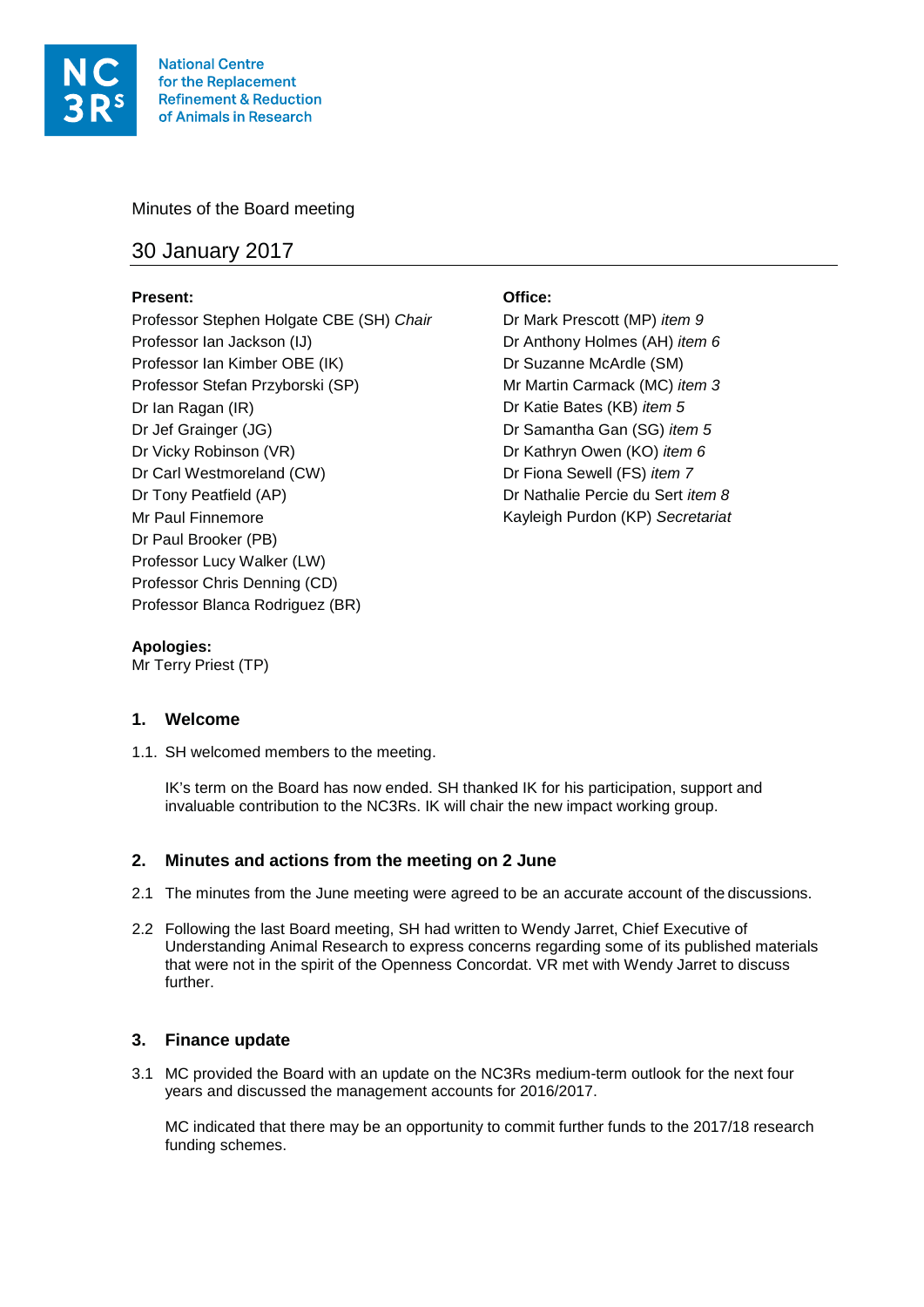## **4. NC3Rs summary on activities and updates**

4.1 The Board noted the update on current activities. VR provided further details on:

## **Staff**

- Five members of staff are on or due to go on maternity leave.
	- AH is currently overseeing CRACK IT Challenges until Cathy Vickers returns.
	- Kathryn Owen has been appointed as Animal Welfare Programme Manager to cover Katie Lidster's post.
	- VR is reviewing the sustainability of the toxicology programmes with Natalie Burden and Fiona Sewell both about to go maternity leave.
	- No appointment has been made to cover Joanna Edwards' position.
- The NC3Rs now has two Regional Programme Managers in post, Emma Stringer and Kamar Ameen-Ali.
- Three Science Managers have been appointed, Nikki Gellatly, Samuel Brod and Alice Carstairs. Samuel will support the Animal Welfare and Policy programme and Nikki the toxicology activities. Alice is due to start in March and will support the Research Funding team.

## **5. Research funding and early career awards update**

5.1 KB and SG provided the Board with the following updates:

#### Highlight notice

For the first time the NC3Rs has a highlight notice that is applicable to all response-mode funding schemes. For 2017, the notice aims to raise awareness and build confidence in the use of human tissue to replace animal models.

#### Panel member recruitment and induction

13 new panel members have been appointed to the following funding panels:

- Eight will join the Grants Assessment Panel
- Three will join the Studentship Assessment Panel
- **Two will join the Training Fellowship Panel.**

All new panel members attended an induction day at the NC3Rs on the 24 January. As part of their induction members were provided with examples of useful Designated Panel Member (DPM) comments and were placed in breakout groups for a practice assessment session.

#### Researchfish

The NC3Rs has revised its question set for Researchfish in order to improve the quality of 3Rs impact data. The changes will be incorporated in time for the next data collection in March.

#### Project grants

89 outline applications have been received for the 2017 call. 17 of the applications fall within the remit of the highlight notice. An outline assessment meeting and applicant workshop will be held in March. Final awards will be made in July.

#### **Studentships**

The NC3Rs awarded 11 studentships in 2016, including one sponsored by the British Heart Foundation (BHF).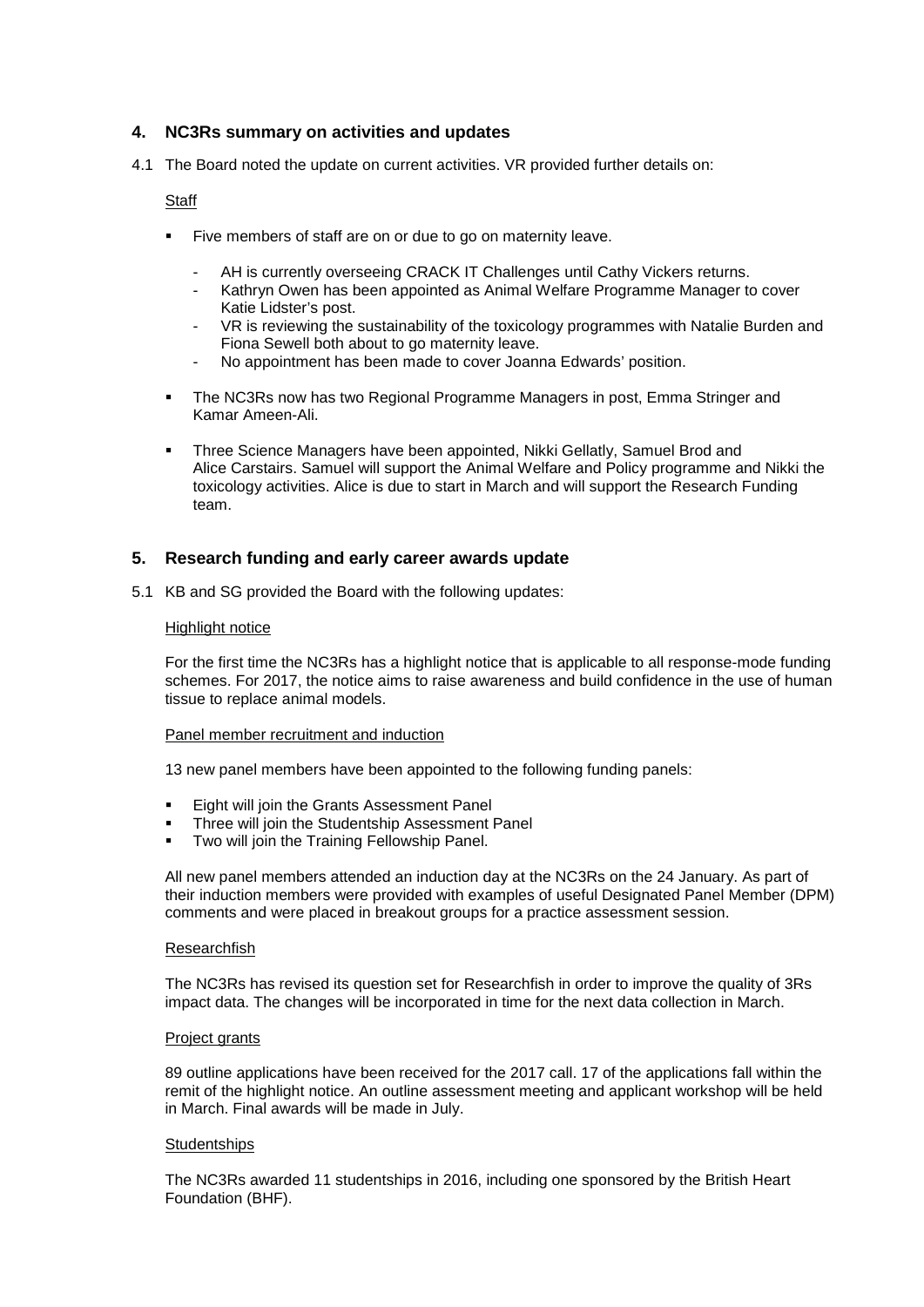As part of the feedback from the Quinquennial Review (QQR), the NC3Rs has conducted a review to assess the impact of it PhD Studentship scheme. The review is currently in its final revision stage and will be published in the Spring.

#### Training Fellowships

22 applications were received and four were awarded.

#### David Sainsbury Fellowship

Four candidates were invited to attend an interview following the 2016 call. Three awards were made. Amendments have been made to the eligibility criteria.

#### Skills and Knowledge Transfer

19 outline applications were received of which 12 have been invited to submit a full application. Three of the applications fall within the remit of the human tissue highlight notice. Awards will be made in April.

#### Grant Holder interactions

The NC3Rs had been reassessing how it engages with its grant holders. The annual grant holder event will be reinstated.

#### Impact working group

A new working group has been established to discuss and advise on practical 3Rs challenges and accelerating impacts. IK will chair the working group. Membership of the group will include a range of stakeholders.

The group will meet twice a year.

### **6. CRACK IT update and Business Growth scheme**

6.1 AH gave an update on CRACK IT Challenges and Solutions. AH provided a number of case studies to illustrate what CRACK IT has achieved and the impact it has had on the 3Rs.

AH outlined plans to increase the CRACK IT Solutions funding per award from £30k to £50k. The period for identifying possible partners applying for funding will be extended to 12 months. It has been agreed that the CRACK IT Advisory Panel will review all Solutions before they are showcased.

6.2 KO provided the Board with an overview of the new Business Growth scheme which will give contractors within their final year an opportunity to meet with the Advisory Panel to discuss next steps in terms of commercialisation plans, support and promoting the outputs and 3Rs impacts. Contractors will also have the opportunity to apply for additional funding, up to £50k for 12 months, to allow them to maximise their business strategy for near-market ready products and services.

## **7. Fixed concentration procedure (FCP) update**

7.1 FS gave an update on the fixed concentration procedure for acute inhalation studies and the additional dada analyses that were being requested by some national representatives to support OECD acceptance. The Board discussed the complexity of working internationally and the time and resource commitment that were required.